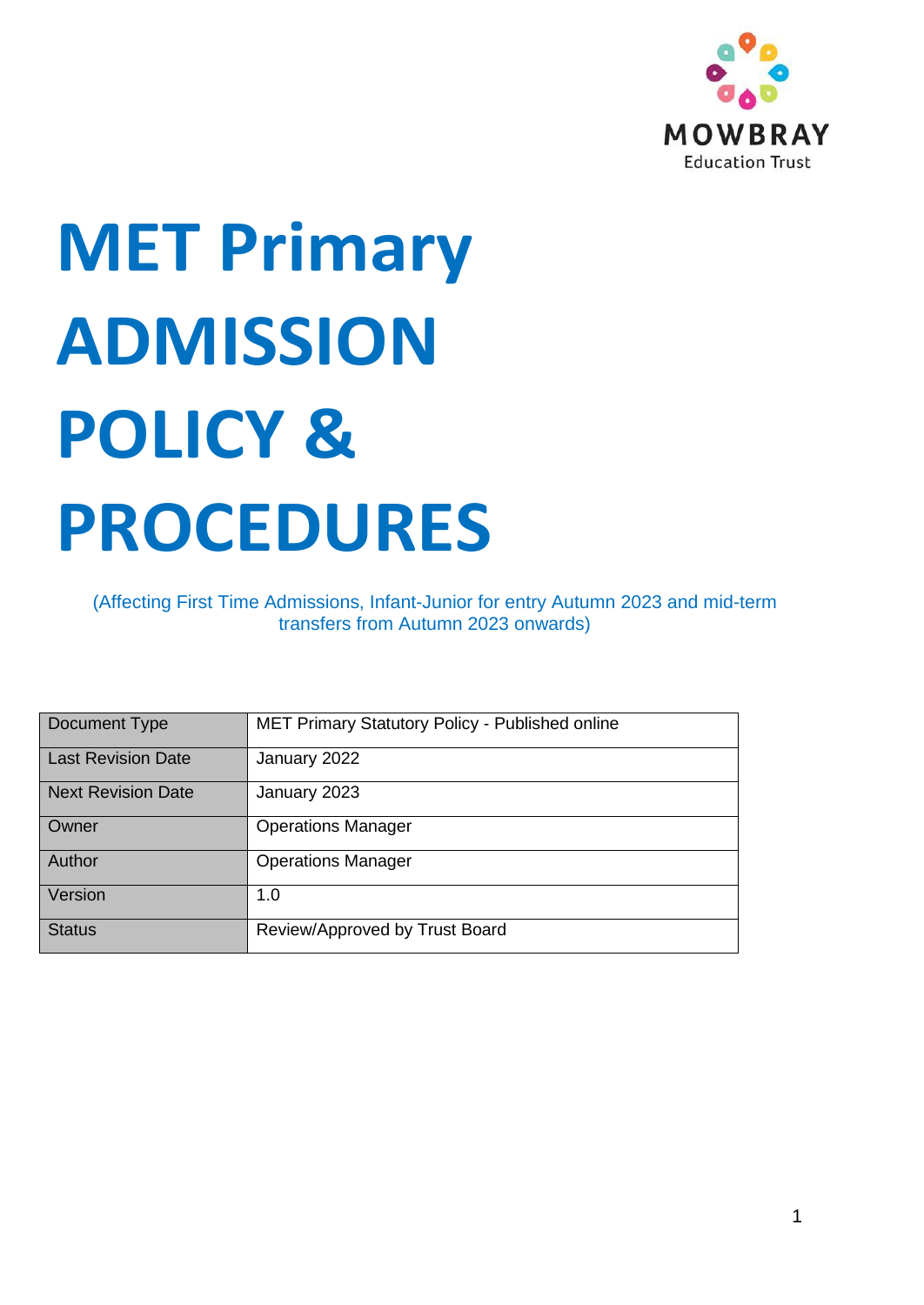# **C O N T E N T S**

| <b>Section Title</b>                                                                                                 | <b>Section</b> | Page           |
|----------------------------------------------------------------------------------------------------------------------|----------------|----------------|
|                                                                                                                      | <b>Numbers</b> | <b>Number</b>  |
| The purpose of this Policy                                                                                           | $\blacksquare$ | 3              |
| Scope of the Policy                                                                                                  | $1.0 - 1.3$    | 3              |
| Legal Position & Other Requirements: Summary                                                                         | $2.0 - 2.11$   | $3-5$          |
| First Time Admissions to Mainstream Primary or Infant Schools and Infant<br>to Junior Transfers                      | $3.0 - 3.11$   | $5 - 6$        |
| Infant Class Size & Exceptions                                                                                       | $4.0 - 4.2$    | $\overline{7}$ |
| Admission of children below compulsory school age and deferred<br>entry                                              | $5.0 - 5.4$    | $7 - 8$        |
| Admission of children outside their normal age group to Mowbray Education<br><b>Trust controlled Primary Schools</b> | $6.0 - 6.8$    | $8 - 9$        |
| In-Year (mid-term) Transfers (all year groups) whether in- catchment<br>or not                                       | $7.0 - 7.2$    | 9              |
| <b>Processing Parental Preferences</b>                                                                               | $8.0 - 8.2$    | $9 - 10$       |
| Priority Criteria for Entry Autumn 2023 Admissions and Mid-term Applications<br>during 2023/2024 Academic Year       | 9.0            | $10 - 11$      |
| Tiebreaker                                                                                                           | 10.0           | 12             |
| Children Who Move Out of or Into the Catchment Area including Late and or<br>Mid-Term Applications                   | $11.0 - 11.3$  | 12             |
| Withdrawal of places                                                                                                 | 12.0           | 12             |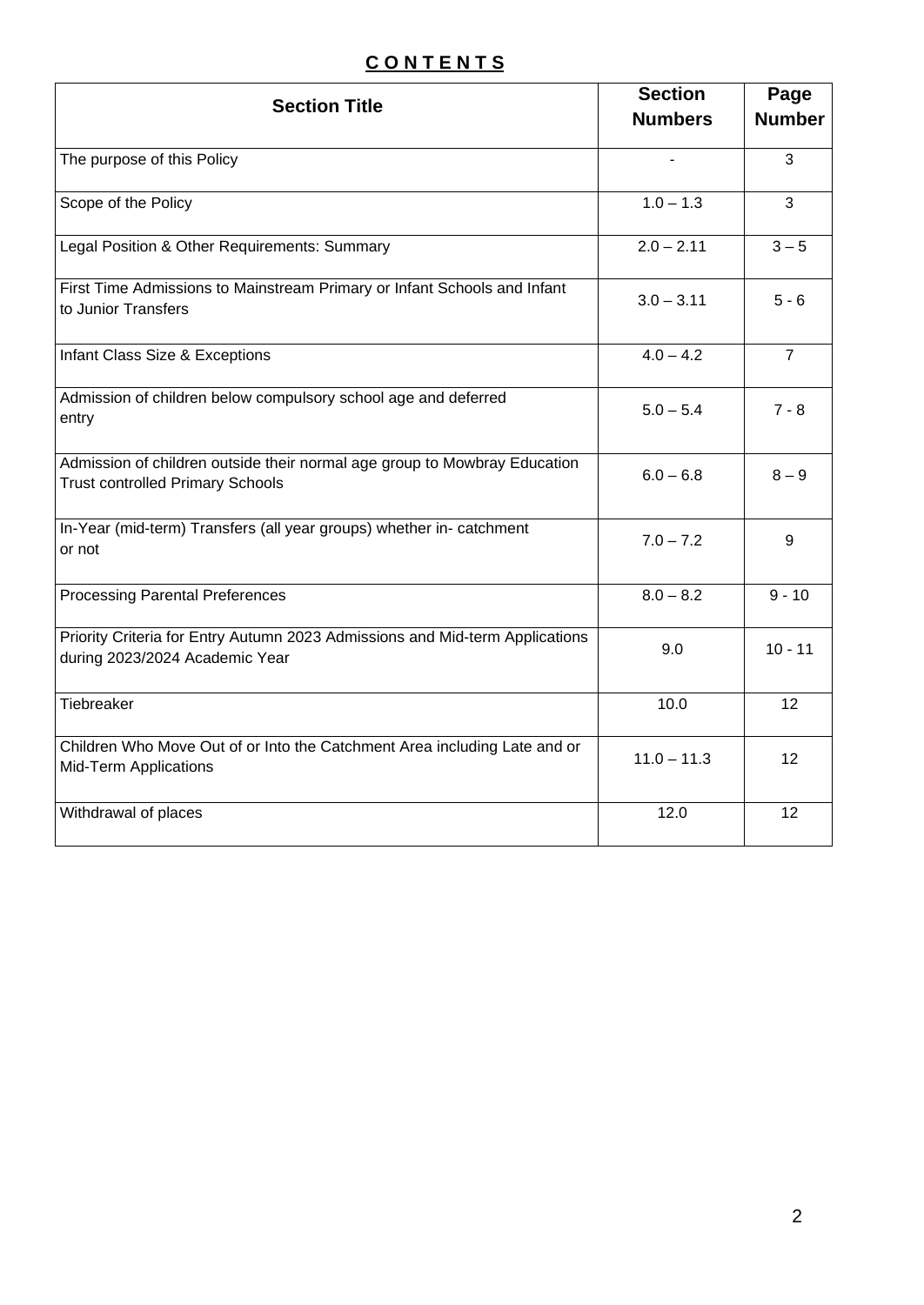| <b>Mid-term Applications</b>           |                                                                                                                    | $13.0 - 13.2$   | 13        |
|----------------------------------------|--------------------------------------------------------------------------------------------------------------------|-----------------|-----------|
| Appeals (including class size appeals) |                                                                                                                    | $14.0 - 14.2$   | 13        |
| Second Applications (Further Appeals)  |                                                                                                                    | $15.0 - 15.2$   | 14        |
| Errors                                 |                                                                                                                    | $16.0 - 16.1$   | 14        |
| Exceeding the Admission Number (AN)    |                                                                                                                    | $17.0 - 17.5$   | $14 - 15$ |
| $\bullet$                              | <b>Miscellaneous:</b><br>Catchment Area Definition and How to Find Out the                                         | $18.0 - 18.2$   | $15 - 16$ |
|                                        | Catchment Area School for Your Home Address                                                                        |                 |           |
|                                        | • Areas of Dual / Multiple Catchment Entitlement                                                                   | 18.3            | 16        |
| $\bullet$                              | Determining Home Address/Parental Proof of Residence                                                               | 18.4            | 16        |
|                                        | Clarification of home address where the family's current<br>address is deemed temporary or multiple addresses      | 18.5            | $16 - 17$ |
|                                        | • Over-subscription Lists                                                                                          | $18.6 - 18.9$   | 17        |
| $\bullet$                              | Circumstances in which an application might be refused - Children<br>with challenging behaviour and twice Excluded | $18.10 - 18.15$ | $17 - 18$ |
| $\bullet$                              | Pupils<br>Children with Education Health and Care Plans (EHCP)<br>(Special Educational Needs)                      | 18.16           | 18        |
|                                        | <b>Children from Overseas</b>                                                                                      | $18.17 - 18.18$ | 18        |
|                                        | Acceptance or Refusal of Offers; Withdrawal of Places or<br><b>Offers of Places</b>                                | $18.19 - 18.21$ | 18        |
|                                        | Children with Split Residence                                                                                      | $18.22 - 18.24$ | 19        |
| $\bullet$                              | Children of UK Services Personnel and other Crown Servants                                                         | $18.27 - 18.29$ | 19        |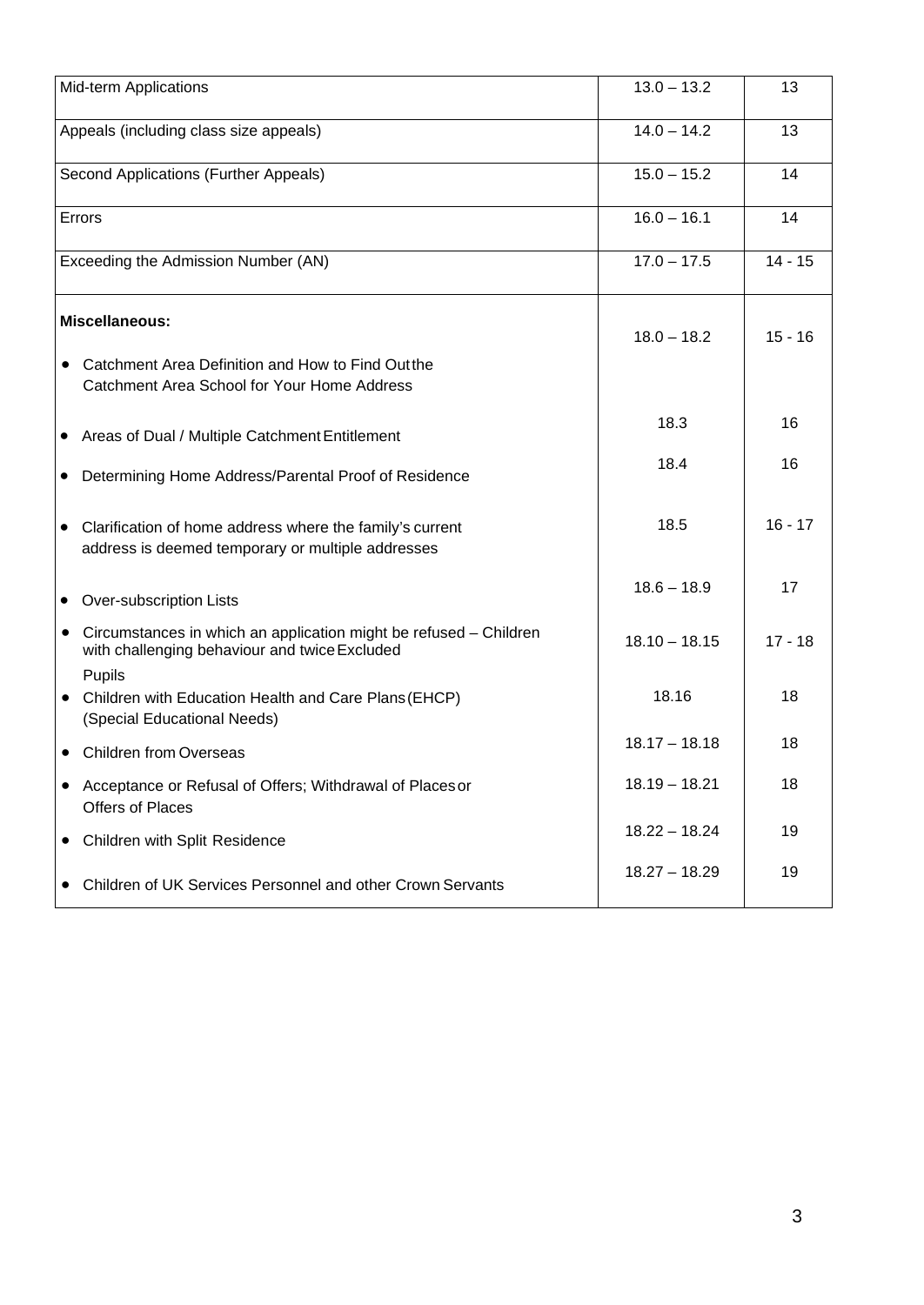# **The purpose of this Policy:**

The purpose of this Admission Policy is to ensure that places at Mowbray Education Trust Primary Schools are allocated and offered in an open and fair manner.

This Admission Policy & Procedure applies to the following Mowbray Education Trust Primary Schools:

**Ab Kettleby Primary School Brownlow Primary School The Grove Primary School Sherard Primary School Somerby Primary School**

This Admission Policy and Procedures for Mowbray Education Trust Primary Schools reflects that of Leicestershire County Council (The Council) as it applies to primary school admissions in Leicestershire.

# **Scope of the Policy**

- 1.0 This policy sets out the admission arrangements that will apply to any applications for admission to Mowbray Education Trust controlled schools within Leicestershire.
- 1.1 For the purposes of this policy, parents and carers are collectively referred to as parents, which includes but not limited to natural parents, those who have day-to-day care of a child and/or parental responsibility.
- 1.2 Where one parent objects to a school application made by the other parent, and to prevent the application from being processed the School Admissions Service will require a court order. In such circumstances, the application will be paused for seven days (following a letter from a solicitor confirming a court order request has been submitted) to allow the objecting parent time to obtain the courtorder.
- 1.3 The Council will endeavour:
	- $\sim$  where possible give priority for a place in the catchment area school (dependent on the parent applying at the appropriate time);
	- $\sim$  to give entitlement to a place in a preferred school if there is room;
	- $\sim$  to give entitlement to be considered according to the same priority criteria as other children where the preferred school is oversubscribed. The application will be determined in accordance with the priority criteria where oversubscribed.

# **Legal Position & Other Requirements: Summary**

- 2.0 As Mowbray Education Trust Primary Schools are Academies, the Trust's Board is the admissions authority and it must determine (confirm) its admission arrangements to these categories of schools for subsequent academic years by 28<sup>th</sup> February following a formal consultation as prescribed in the National School Admissions Code.
- 2.1 In preparing its admission arrangements, Mowbray Education Trust (the Trust) adheres in full to the requirements and arrangements surrounding consultation and determination detailed within the School Admissions Code. Where any changes to admission arrangements are proposed, the Trust will undertake a minimum 6–week consultation period between 1st October and 31st January. Parents, schools and local groups with an interest in the local area must be consulted. Consultation is only required to take place every seven years if the admission arrangements have not materially changed since the previous consultation.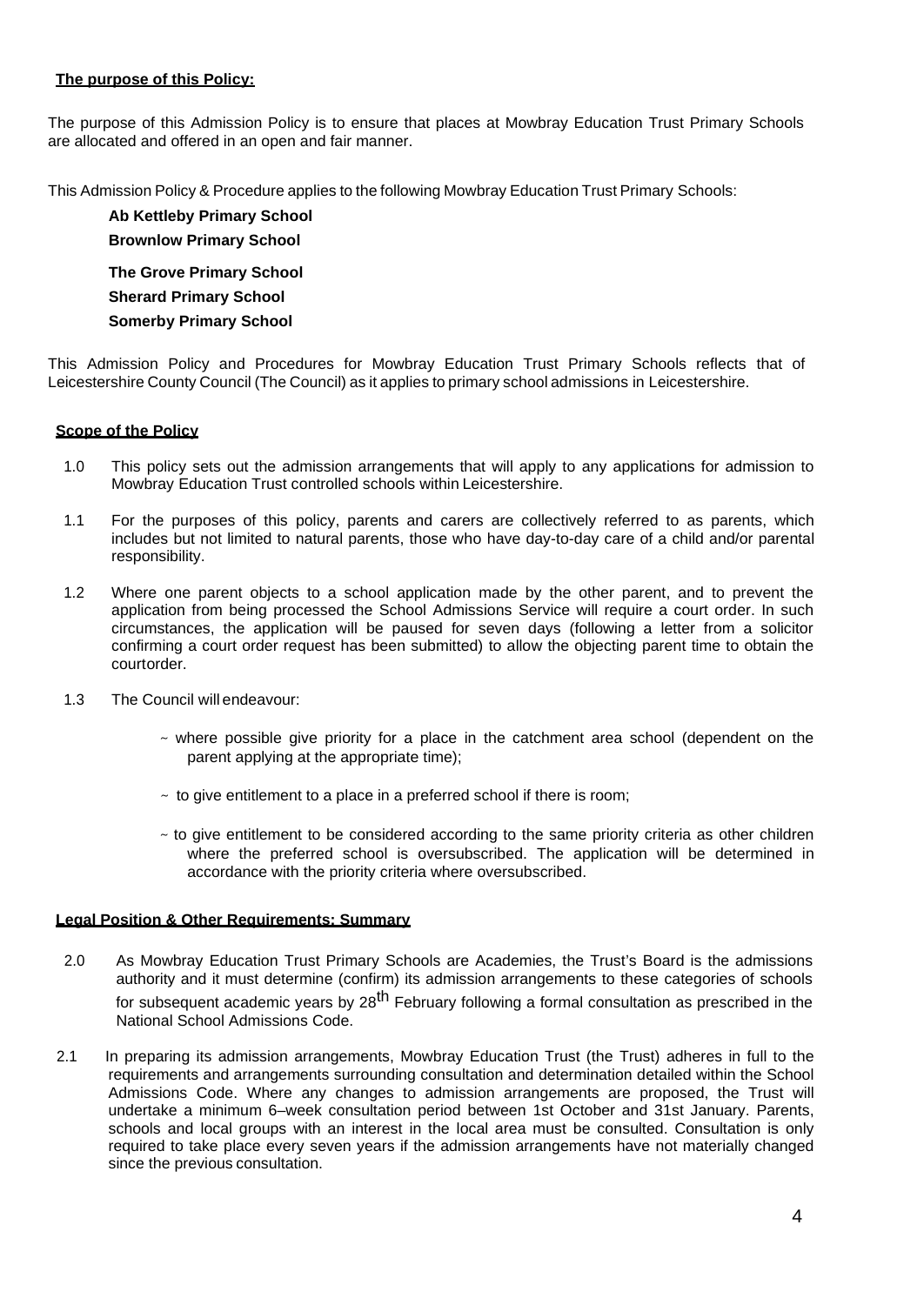- 2.2 The Council is required to co-ordinate applications for all residents in its area. To this purpose it has an approved scheme for co-ordination which is published on their website.<sup>1</sup>
- 2.3 The Council has a duty to provide school places for all pupils resident in its area. The Trust achieves this within its Primary controlled schools by giving high priority to catchment area children and by allowing parental preference wherever possible.
- 2.4 Parents have a right to express a preference for a school place, including where the child has an Education, Health & Care Plan. Parents must ensure their children receive suitable full-time education by attendance at school or otherwise; they are not obliged to do this before the child has reached compulsory schoolage.
- 2.5 Compulsory school age is from the term immediately following a child's 5th birthday, which means:
	- a child turning 5 between 1 September and 31 December must start school no later than from the start of the Spring term (January);
	- a child turning 5 between 1 January and 31 March must start school no later than from the start of the Summer term (April);
	- a child turning 5 between 1 April and 31 August must start school no later than the following Autumn term (September).
- 2.6 Each school has an Admission Number (AN) relevant to normal points of entry only, with careful consideration being given to the relationship between admission limits and infant class size requirements i.e. Reception, Year 3 at a junior School and Year 7. PAN for schools at Reception and year 3 are as follows

Ab Kettleby Primary School - 11 Brownlow Primary School - 90 The Grove Primary School - 38 Sherard Primary School - 60 Somerby Primary School - 9

- 2.7 The Council will only admit children up to the admission number except in certain limited circumstances (see Sec 4 and 17) and will ordinarily consider that anything over and above that number would be prejudicial to the efficient education and/or efficient use of resources.
- 2.8 *Co-ordination includes applications for first-time admission, infant to junior transfers and secondary transfer at the normal year of entry for that school not mid-term (in- year) applications.* The Council must allocate any places in schools according to objective and transparent criteria. Where the admission number has not been reached, the Council will allocate a place at that school except where paragraphs 18.13 regarding twice excluded pupils (reception aged children would be exempt) and 18.14 regarding children being considered under the fair accessprotocol.
- 2.9 Parents who have their application to a particular school refused have a right to appeal to an Independent Appeal Panel. The decision of an Independent Appeal Panel is binding on parents, the Council and the governing body of theschool.
- 2.10 The law requires Children with an Education Health and Care Plan (EHCP) that names a school in their plan is allocated the place and is not subject to conditions set out within this policy.
- 2.11 Each school has its own admission number. For details about the admission number for a specific school please see Leicestershire Admissions website or the individual school's website.

# **First Time Admissions to Mainstream Primary or Infant Schools and Infant to Junior Transfers**

3.0 For first time admission, applications for a school place must be made by the relevant closing date during the academic year (between 1<sup>st</sup> September and 31<sup>st</sup> August) in which the child turns four, even if the child will not be of compulsory school age in September when they start school. Parents can elect for children not to attend school at the start of the autumn term – for further information see section 5 to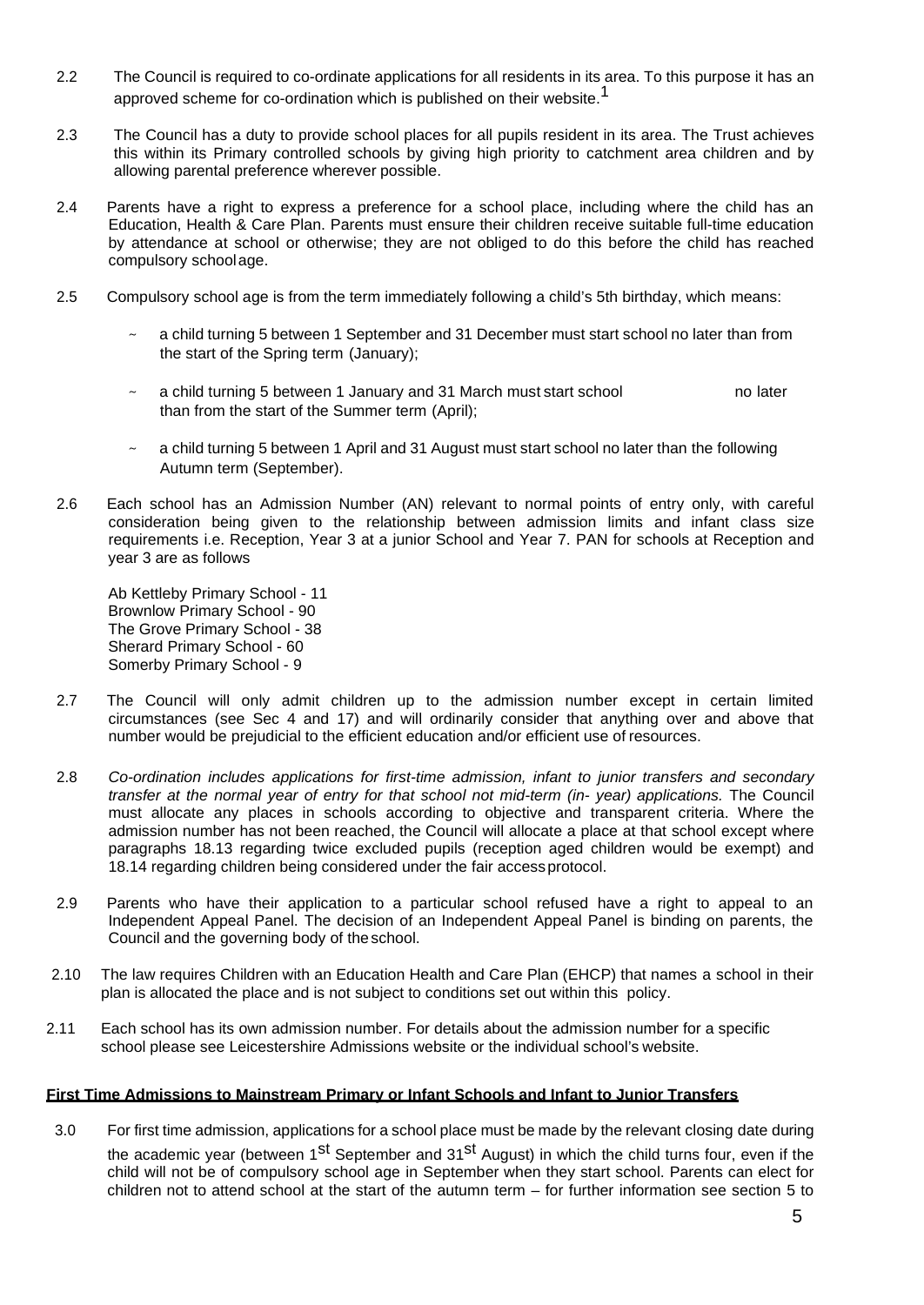defer their child's start of school or see section 6 regarding delaying admission to the following academic year.

- 3.1 For transfers from Infant to Junior School, applications must be made by the relevant closing date (15<sup>th</sup> January) for all children in Year 2 transferring to Year 3 at a junior school.
- 3.2 Parents living in Leicestershire must apply to the Council for a school place. The best way to apply is by applying online through the Council's website however paper copies of the application form can be requested from the Customer Service Centre by calling 0116 305 6684.
- 3.3 Parents that do not live in Leicestershire but are seeking a school place at a school within the area can do so by applying through their home local authority. Those applications will be forwarded to the Council for processing, in accordance with the coordinated admissions scheme (please see the Council's website for a copy of the coordinated scheme).
- 3.4 All applications received by the relevant closing date *(please see coordinated scheme for dates)* will be considered first. Where there are more applications than places, these will be ordered in accordance with the approved priority criteria (see section 9). All late applications received after the closing date will receive the lowest priority and will be considered after those that have been received on-time. In exceptional circumstances, late applications may be considered as on time where the parent is able to evidence the reason for lateness was beyond their control i.e. children in care, forced re-location, new school opening etc. However, late applicant families who are already resident within the catchment area and have moved to another address within catchment will not be excepted children and will not be offered a place at the catchment school in those circumstances, if it is full.

Applications received beyond 4 weeks post-closing date cannot be considered under exceptional grounds, as it is too late to add them to the process.

- 3.5 For those parents that live in Leicestershire, the Council will confirm decisions for applications from the national offer date 16<sup>th</sup> April (or on the next available working day if the 16<sup>th</sup> April falls on a weekend/bankholiday).
- 3.6 For those parents that do not live in Leicestershire, the Council will confirm decisions to the relevant home local authority who will in turn inform parents of the Council's decision.
- 3.7 Places will be allocated up to the Admission Number (AN). Where there are more applications than places, applications will be determined in accordance with the Trust's priority criteria (see section 9).
- 3.8 The Council's decision will either be to offer a place at a school or refuse the place because: the school is full or because admission would breach the infant class size limit (in an infant or primary school see section 4). A refusal letter will also explain to the parent their right to appeal – for further information on appeals see section14.
- 3.9 The majority of admissions to reception to all infant and primary schools is the September immediately following a child's fourth birthday (i.e. all children who have turned 4 before 31<sup>st</sup> August). The same applies to the majority transferring from Infant to Junior (i.e. from September immediately following their 6<sup>th</sup> birthday).
- 3.10 For the avoidance of doubt, and in compliance with the relevant regulations, an infant child (i.e. Foundation Stage, Year 1 or Year 2) who moves into a school's area after initial allocation decisions have been made and applies for a catchment place, will not be offered a place in their catchment school if the admission number has already been reached and the class to which they would be admitted will already contain 30 children and there is an alternative school with space available in the relevant year group within 2 miles walking route of the home address.
- 3.11 Where an infant child moves into a catchment area and applies for the catchment school, and there is no other available school with places within 2 miles walking route of the home address, they will be an excepted pupil in the catchment school and may be offered a place at that school without breaching the infant class size rules. The Council may require parents to provide proof of residence – see section 18.4 for more information. Infant Class Size & Exceptions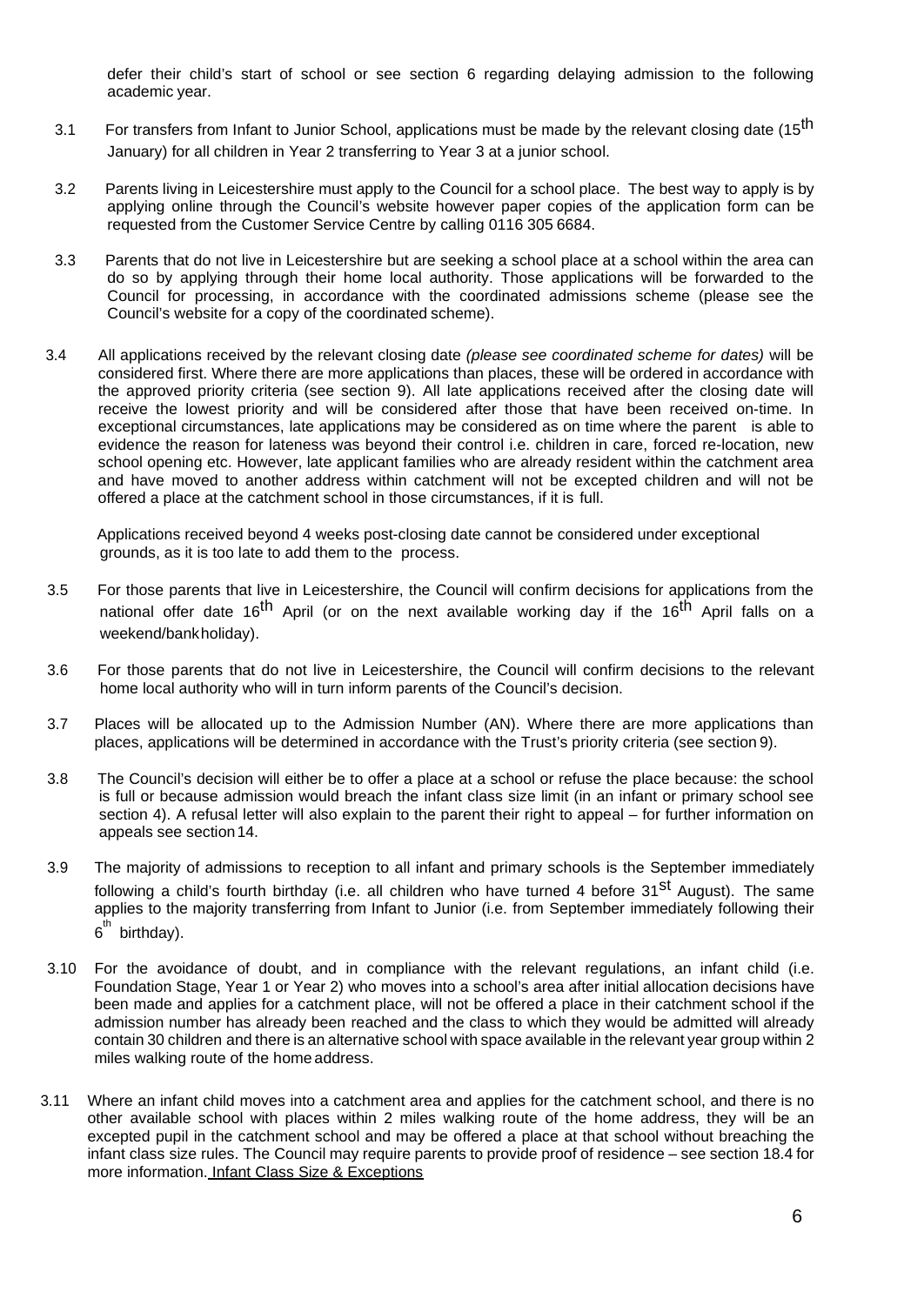- 4.0 Infant Classes (Foundation Stage, Year 1 and Year 2) must not exceed 30 children per teacher<sup>2</sup> and applications for year groups which would cause that number to be exceeded will be refused. That includes where admission would cause the infant class size limit to be breached in the future.
- 4.1 There are a number of exceptions where children will not count for the purposes of calculating those 30 which are set out below. Children will remain as permitted class size exceptions for the duration of Foundation Stage and Key Stage One, or until the total number of children within the class drops below 30 perclass.
- 4.2 The exceptions, as set out within the School Admissions Codeare:
	- a) children admitted outside the normal admissions round with statements of special educational needs or Education, Health and Care Plans specifying aschool;
	- b) looked after children and previously looked after children admitted outside the normal admissions round;
	- c) children admitted, after initial allocation of places, because of a procedural error made by the admission authority or local authority in the original application process;
	- d) children admitted after an independent appeals panel upholds an appeal;
	- e) children who move into the area outside the normal admissions round for whom there is no other available school within reasonabledistance;
	- f) children of UK service personnel admitted outside the normal admissions round;
	- g) children whose twin or sibling from a multiple birth is admitted otherwise than as an excepted pupil;
	- h) children with special educational needs who are normally taught in a special educational needs unit attached to the school, or registered at a special school, who attend some infant classes within the mainstreamschool.

#### **Admission of children below compulsory school age and deferred entry**

- 5.0 Upon notification of a school place being offered, a child is entitled to a full-time place in the September following their fourth birthday, but they are not required to start school until the start of the term after the term in which they reach compulsory school age.
- 5.1 The date the child is admitted to the school can be deferred until later in the school year or the child can attend part-time until the child reaches compulsory school age in the year the original application wasmade.
- 5.2 A child's school place may be deferred but only up until the beginning of the summer term.
- 5.3 *As defined by the section 4 of the School Standards and Framework Act 1998.*Where a child has failed to attend school by the start of the summer term in the school year for which the original application was made, parents will have to submit a new application unless there are exceptional circumstances which have prevented the child from doing so. Where there are no exceptional circumstances any application will be treated as an in-year application.
- 5.4 Exceptional circumstances will include a child who has been unable to attend school because of medical reasons (i.e. hospitalisation, operation recovery that has taken up to two school terms).

#### **Admission of children outside their normal age group to Mowbray Education Trust controlled Primary Schools**

6.0 At the point of first time admission or transfer from infant to junior school, parents may seek a place for their child outside of their normal age group, for example if the child is gifted and talented or has experienced problems such as ill health.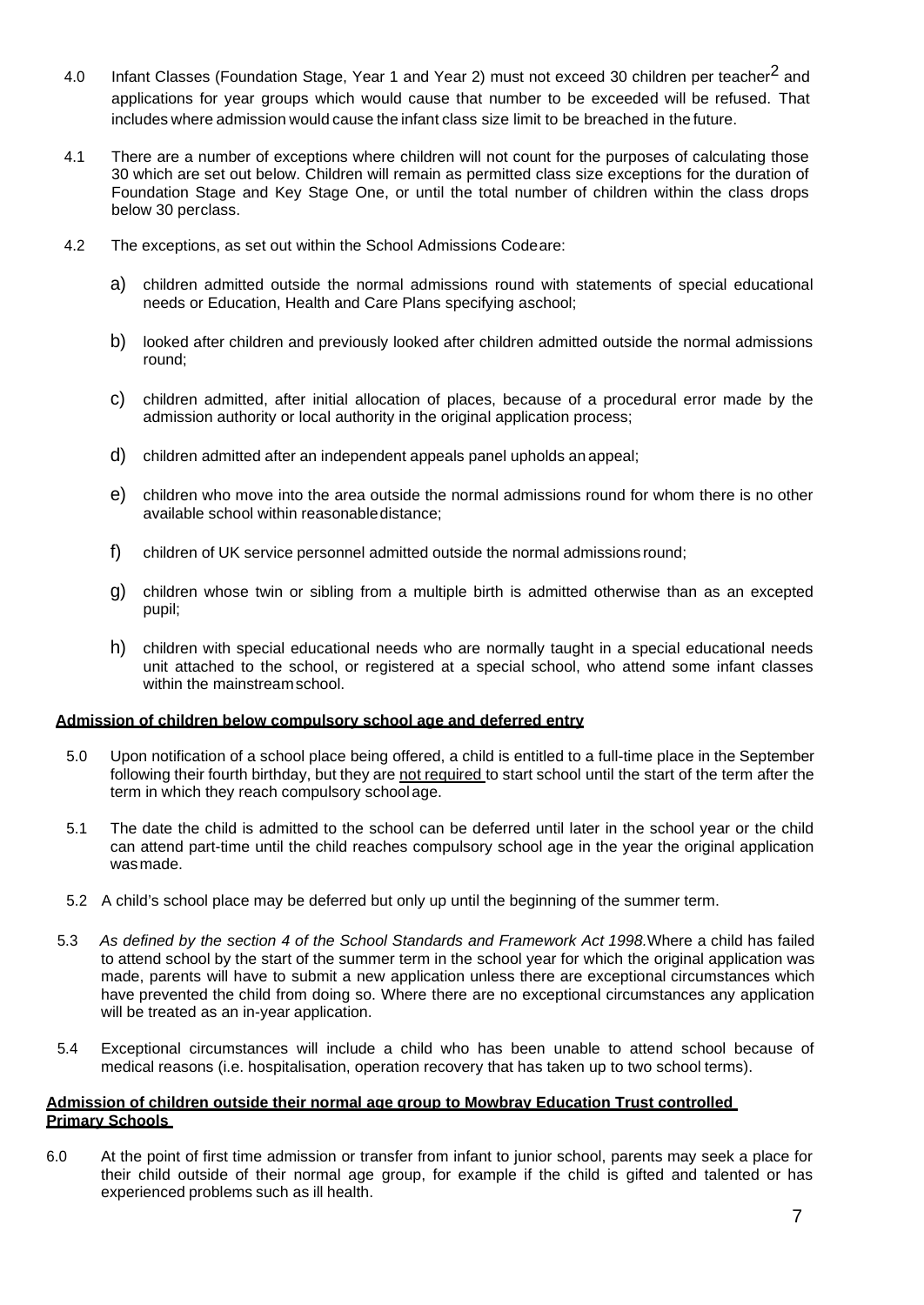- 6.1 Parents of a summer born child, that is those children born between 1<sup>st</sup> April and 31<sup>st</sup> August, may choose not to send their child to school until the September following their fifth birthday and may request that they are admitted out of their normal age group, for example into the Reception year group rather than Year 1 (this is considered as a delayed entry for the purposes of thispolicy).
- 6.2 To request delayed entry parents should make an application for their child's admission to their normal age group at the usual time, in accordance with this policy. Within that application parents should also submit a request to the Council for admission outside of the normal age group. Further information about the process will then be provided to parents upon their request for admission outside of the normal age group or by contacting the School Admissions Service.
- 6.3 Decisions will be made by a panel of Local Authority (LA) professionals based on the circumstances of each case and considering the best interests of the child concerned, including the headteacher's view. This will take intoaccount:
	- parents' views;
	- information about the child's academic, social and emotionaldevelopment;
	- where relevant their medical history;
	- any views of medical and other professionals;
	- whether they have previously been educated outside of their normal age group;
	- whether they may have fallen into a lower age group if the child was notborn prematurely; and
	- the views of the Headteacher of the schoolconcerned.
- 6.4 Decisions made by the Council will be clearly set out in a letter. The letter will contain a full explanation to the parent of how the decision was arrived at, as well as what recourse is available if the request is refused.
- 6.5 Where the Council agrees to the parent's request for their child to be admitted to a year out of their normal age group, it will be necessary for the parent(s) to apply again for a place in Reception at the appropriate time a year later as part of the coordinated first time admission process. If that application is successful, the child will be admitted into Reception. However, parents must be aware that any such consent will notguarantee them a place at a particular school.
- 6.6 Any agreement by the Council to delay entry or be admitted in advance of their chronological age group will only apply in relation to the community schools and/or voluntary controlled School(s) identified by the parents. Parents should contact the admission authority of other schools they may wish their child to attend to confirm the process that they will need to follow in relation to thatschool.
- 6.7 At the point of transfer (either from Infant to Junior School or from Junior/Primary to secondary school) it will be a matter for the admission authority of that school to determine whether to approve any request for a child to be admitted outside of their chronological age group.
- 6.8 Parents' statutory right to appeal against the refusal of a place at a school for which they have applied does not apply if they are offered a place at the school, but it is not their preferred age group.

# **In-Year (mid-term) Transfers (all year groups) whether in-catchment or not**

- 7.0 Mid-term transfer requests (in-catchment or otherwise) will be coordinated through the Council's School Admissions Service. The best way to apply is through the Council's mid-term application form (Common Application Form) available online (before applying parents are encouraged to arrange to visit theschool).
- 7.1 The Council will aim to process mid-term applications within 20 working days (5 days if child is indicated as in care or previously in care), wherever possible. Delays may occur where further evidence or proof is required (i.e. proof of looked after status or previous looked after status, house purchase, tenancy agreement, fair access information for complex or out of authority applications etc) or during busy periods (such as during the normal admissions round or due to when schools are closed i.e. during school holidays).
- 7.2 Where the mid-term application is made through the Council, the decision will either offer the place or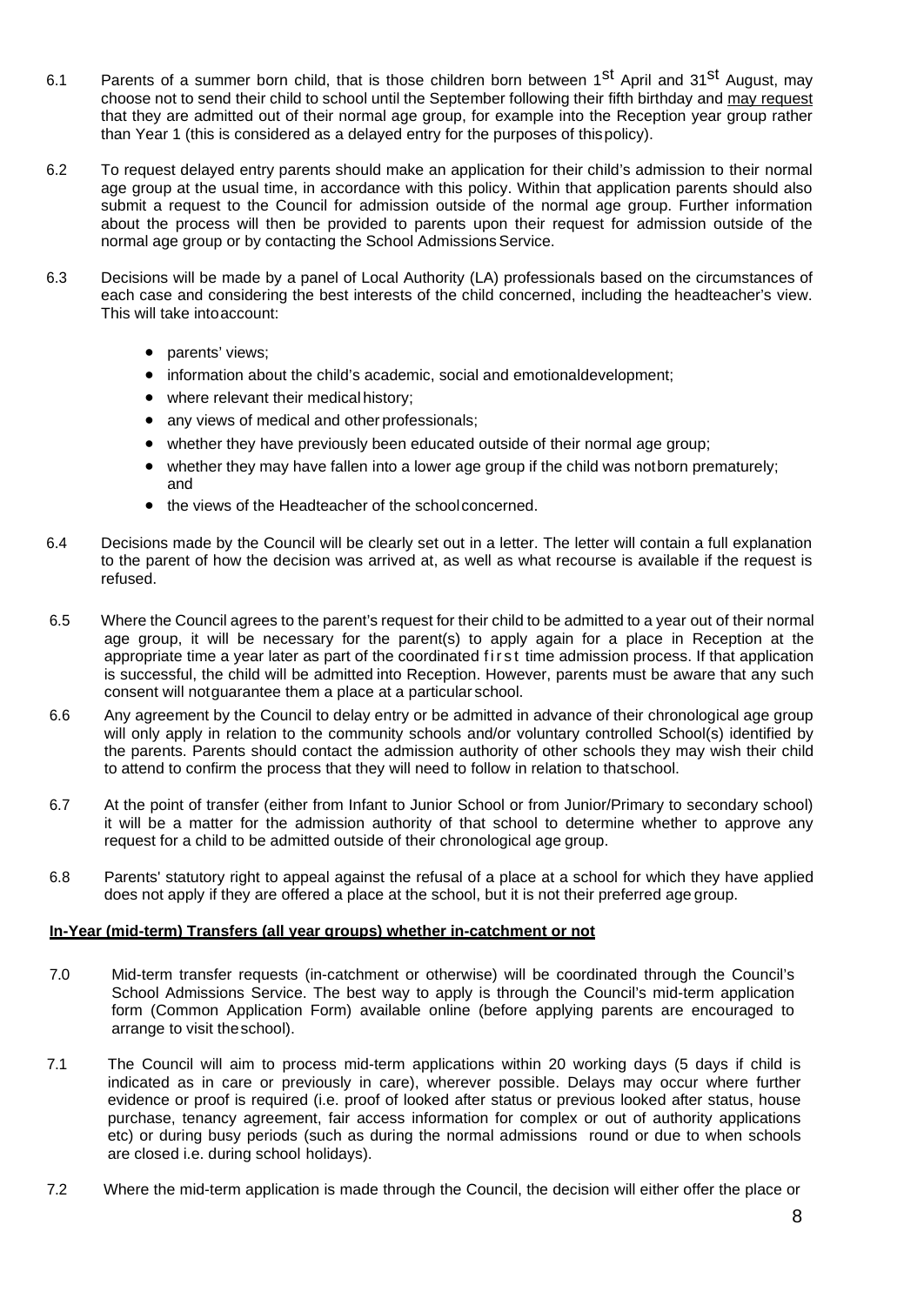refuse the place because the school is full. A refusal letter will also explain to the parent their right to appeal, and how they should do this.

# **Processing Parental Preferences**

- 8.0 Application forms for school places allow parents to express up to three preferences for school places. Parents should rank their preferences in order with 1 being highest and 3 being lowest. Where a place can be offered at more than one preference, only the highest preference will be offered. Applications will be prioritised according to the admissions criteria.
- 8.1 For relevant coordinated scheme applications received after the closing date for submission shall only be considered after all other applications which were received on time, unless there is a significant reason for lateness. In exceptional circumstances, late applications may be considered as on time where the parent is able to evidence the reason for lateness was beyond their control i.e., children in care, forced re-location, new school opening etc. However, late applicant families who are already resident within the catchment area and have moved to another address within catchment will not be excepted children and will not be offered a place at the catchment school in those circumstances if it is full.

Applications received beyond 4 weeks post-closing date in the normal round cannot be considered under exceptional grounds, as it is too late to add them to the process.

(For mid-term (in-year) application closing dates please see Leicestershire's mid- term coordinated scheme).

82 Parents may vary the order of the schools for which they have expressed a preference by logging into their account before the closing date. If on the rare occasion they need to change preference order after the closing date, they must contact the School Admissions Service for further advice.

However, post the closing date if a new school is added, then that school preference will be considered as a late preference.

# **Priority Criteria for Entry Autumn 2023 Admissions and Mid-term Applications during 2023/2024 Academic Year**

9.0 Priority will be given to children whose parents applied on time and ranked in accordance with the priority criteria set out below. Where there are more applications than places or there is a tie, the next relevant criteria will be used to determine which application should be offered the place, if they still have identical ranking then lots will be drawn (see section 10.0below):

| 1 <sup>st</sup> | Children who are looked after and those children who were previously<br>looked after children. (See note i.)                                                                                                                                                    |
|-----------------|-----------------------------------------------------------------------------------------------------------------------------------------------------------------------------------------------------------------------------------------------------------------|
| 2 <sub>nd</sub> | Pupils who live in the catchment area. (See note ii.)                                                                                                                                                                                                           |
| 3rd             | Pupils who will have a brother or sister attending the same school at the same time at the<br>point that they are attending. (See notes iii.)                                                                                                                   |
| ⊿th             | Pupils who have a serious medical condition or exceptional social or domestic needs that<br>make it essential they attend the school requested. (Professional documentation<br>confirming the situation must be submitted with the application.) (See note vi.) |
| 5 <sup>th</sup> | Pupils who are attending a feeder school at the point of application. (See note v.)                                                                                                                                                                             |
| 6 <sup>th</sup> | Pupils starting at an infant school with a sibling who will be attending the feeder junior<br>school at the same point they are attending (see note iii.)                                                                                                       |
| <sub>7</sub> th | Pupils living nearest to the school measured in a straight-line distance<br>(home to school front gate). (See note vi.)                                                                                                                                         |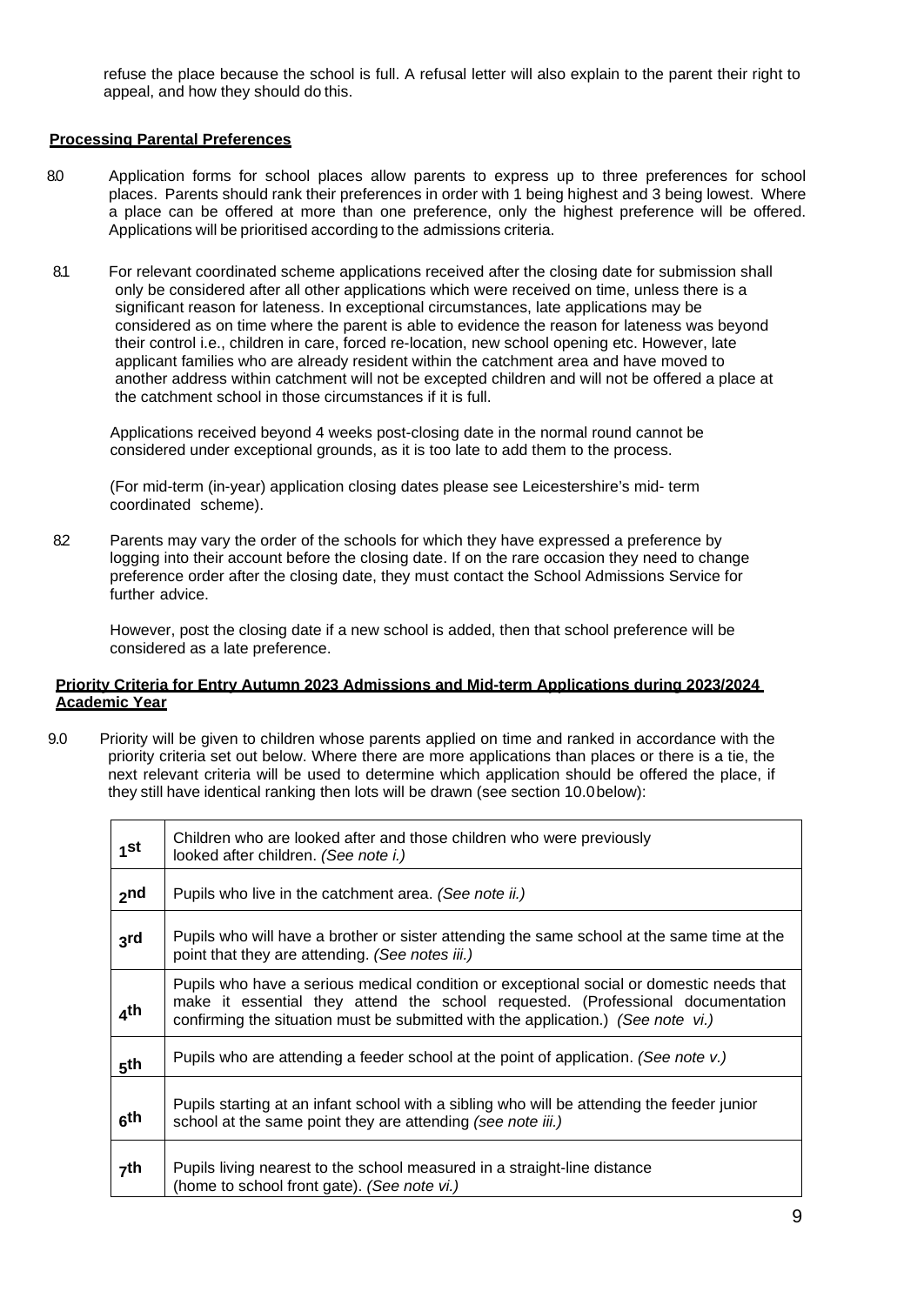# **Notes:**

- i. A 'looked after child' is a child who is (a) in the care of a local authority, or (b) being provided with accommodation by a local authority in the exercise of their social services functions (see the definition in Section 22(1) of the Children Act 1989) at the time of making an application to a school. Previously looked after children are children who were looked after but ceased to be so because they were adopted (became subject to child arrangements orders in 2014 or special quardianship orders).
- ii. For the purpose of processing a school application a single home address must be used. The child's place of residence is taken to be the parental home at which they normally reside. Where parents claim equal or dual residency they must prioritise one address over the other, or risk the application not being processed. For children of UK service personnel (UK Armed Forces) and crown servants a unit postal address or quartering area address that has been formally declared by an official letter will be used as the home address prior to arrival into theUK.
- iii. The term "brother or sister" includes half brother or sister, step brother or sister or legally adopted child being regarded as the brother or sister living at the same home address.
- iv. If criterion 4 is used, professional supporting documentation from the Lead Professional must be supplied and must be submitted with the application. The following list are the areas that are considered exceptional:
	- Crown Servants
	- Children subject to Child Protection Plans
	- Hard to Place children who fall under the Fair Access Protocol
	- Parents suffering domestic violence (This is dependent on documentary evidence by a lead professional)
	- A child for who transfer to the catchment area school would involve attending a different school until he/she is the right age for transfer. (This is dependent on the child having attended the present school for at least a year.)

Each case will be assessed on its individual merits.

- v. For criterion 5 above, the child must be on roll at the feeder school at the point of application.
- vi. For criterion 6 above, measurement of distance of up to three decimal places will be in a straight line from the centre point of the property to the school's main designated front gate, using a computerised mapping system (*Routefinder*). Where there is equal distance then lots will be drawn, supervised by an independent officer (see section 10.0). Tiebreaker
- 10.0 If, two or more applications have identical ranking following applying allthe above criteria in priority order, lots will be drawn. The drawing of lots will be undertaken by a senior officer in the Children and Families Department, supervised by an officer of the Council from another department that is independent of the Council's School Admissions Service.

# **Children Who Move Out of or Into the Catchment Area including Late and or Mid-Term Applications**

- 11.0 A child who is already attending a school and whose place of residence changes to an out-ofcatchment address is entitled to continue attending that school. However, any subsequent application, as a mid-term or at the point of transfer to a junior or secondary school, must be made using the new address.
- 11.1 Where a family have made an application they must notify the Council of any change in their address as soon as possible after the move.
- 11.2 Where a family have applied for or been offered a place at a Trust controlled Primary School and move home during the course of the admissions process (i.e. after the closing date for first time admissions or transfers but before they start) they must notify the Council immediately.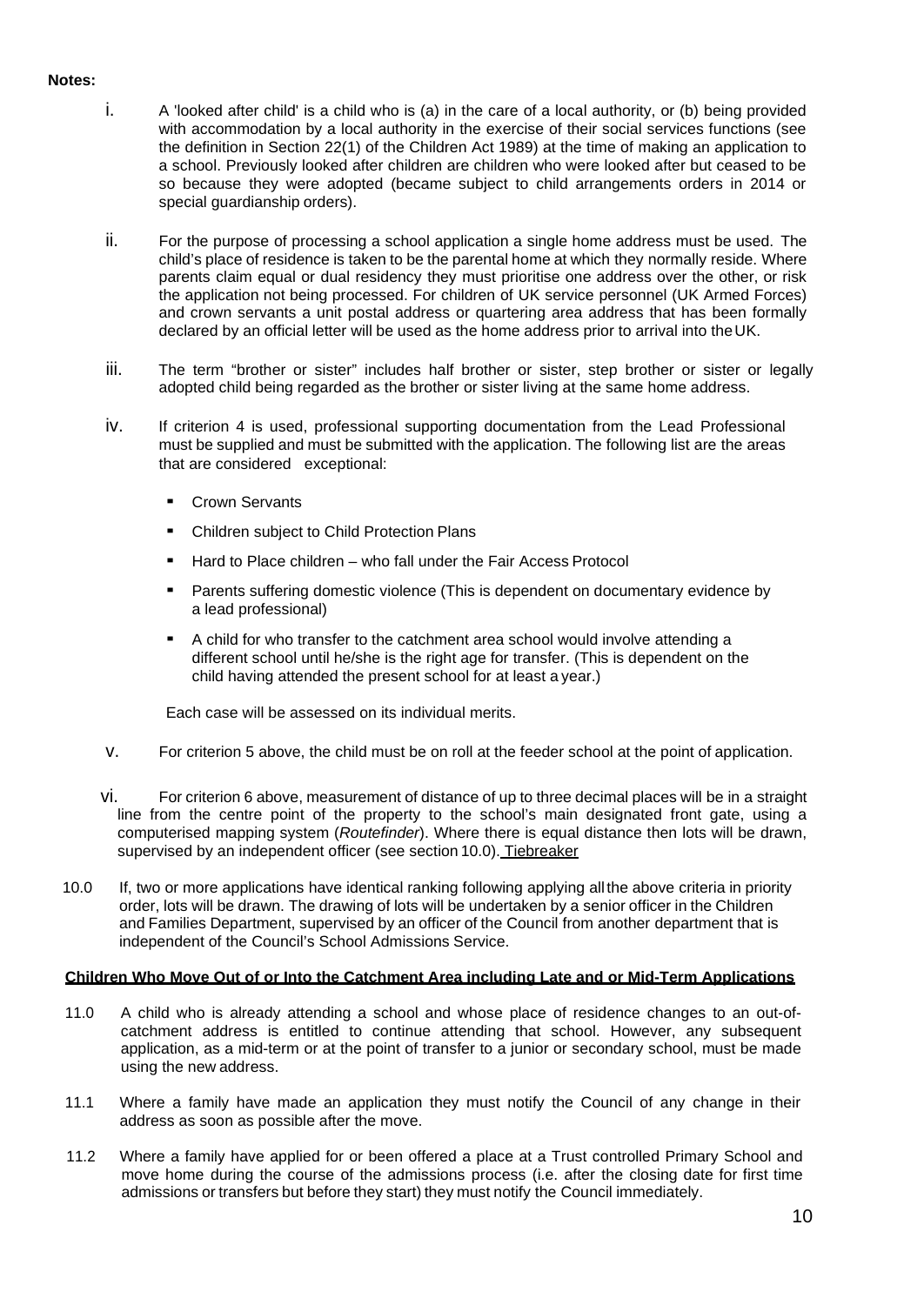11.3 During the normal round the latest date a proof of change of address can be accepted for the purposes of an application that has already been submitted is the third Friday in March for first time admissions and junior transfers and the third Friday in December for secondary transfers. Home moves will not be accepted without proof (see section 18.4). Where proof is received beyond the above respective 'Fridays', the applications will be considered as late.

#### **Withdrawal of places**

12.0 Once a place has been offered at a school the Council may withdraw that place prior to starting school where it has been established that:

the place was offered in error; or

it is established that the place was obtained through a fraudulent or intentionally misleading application;

or

where the parent has not responded within a reasonable time<sup>3</sup>. Including a failure to respond within a reasonable time to a request for information, such as to provide proof of an address.

#### Mid-term Applications

- 13.0 For applications made outside of the normal round of admissions i.e. seeking to move school part way through an academic year, where a place exists at the requested school it will be offered.
- 13.1 Where an application is made to a school that is oversubscribed, a school place may still be offered subject to the following:
	- (i) The requested school is the catchment school for the new address;and
	- (ii) Documentary evidence of the house move is provided (see section 18.7); and
	- (iii) There is no alternative school within a reasonable distance which has available places in the relevant year group. Reasonable distance for these purposes is 2 miles for a primary school and 3 miles for secondary school, measured as the shortest safest walking route from a geocoded point at the centre of the home address to the School's front gate using an electronic mapping tool – *Routefinder*; and
	- (iv) The application is made within 90 calendar days of the family first moving into the property and the application requests a start date of no later than half a school term from the point the application was received:or
	- (v) That the child has/will have a sibling attending the school at the same time.
- 13.2 Applications submitted in accordance with this section will usually be processed within 20 school days, although there may be delays during the main round for applications and appeals. The Council will notify parents of the outcome of their application confirming that the application has been accepted or setting out the reason it has been refused.

#### **Appeals (including class size appeals)**

- 14.0 All parents will have a right of appeal if an application for a school place is refused and this will be detailed in the refusal letter. Appeals that are to be heard as part of the normal round will be heard in accordance with the appeals timetable published on the LA's website.
- 14.1 Parents may contact the School Admissions Service if they require clarification of the procedure that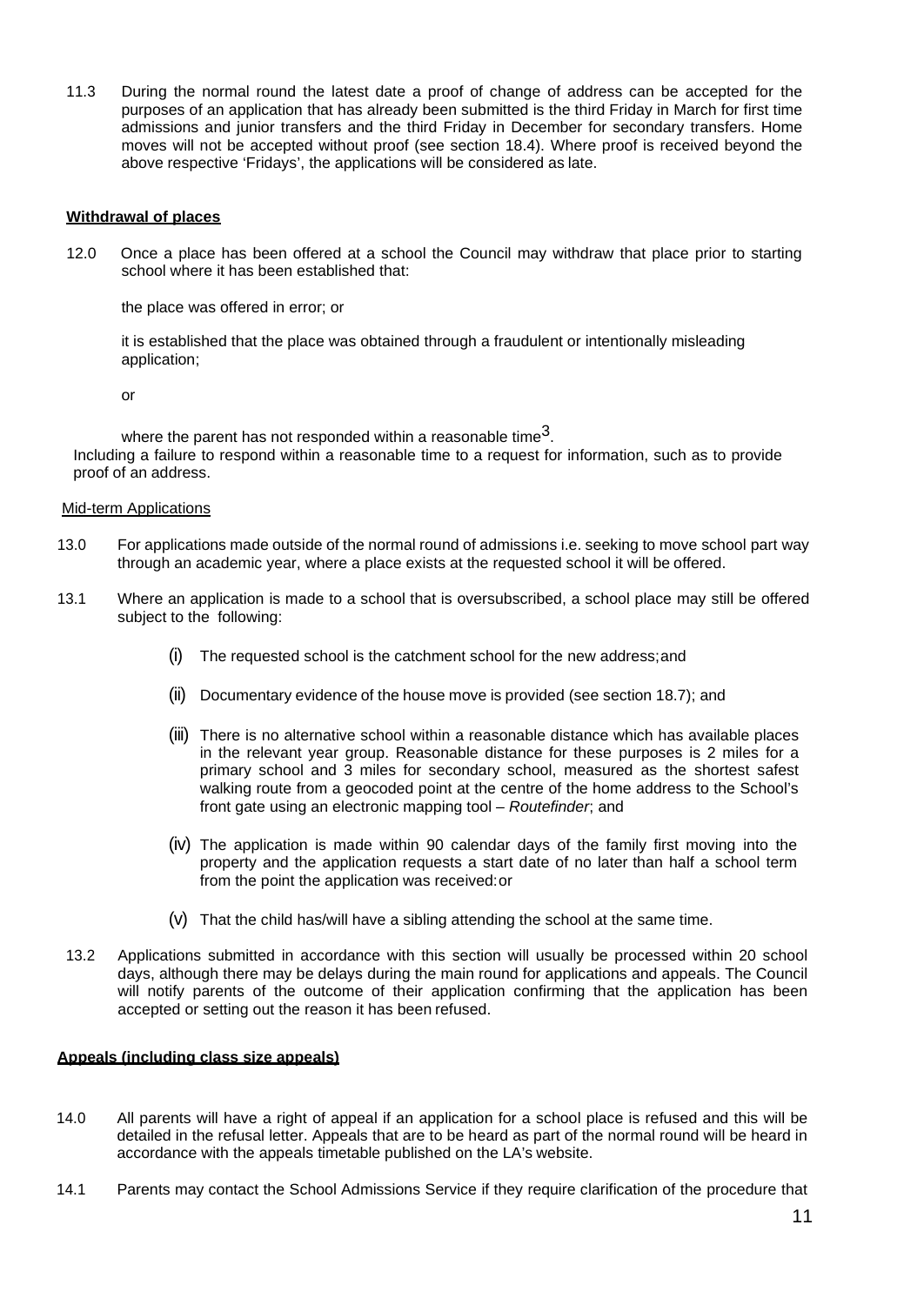will be followed in respect of anappeal.

14.2 Where an application for admission is refused on the grounds it would cause the infant class size limit to be breached, the grounds on which the appeal may succeed are extremely limited. Please see *'Appeal a School Case'* section on the LA's webpage.

#### Second Applications (Further Appeals)

- 15.0 Ordinarily parents may only make one application for any particular school per academic year. In exceptional circumstances, and at its sole discretion, the Council may allow a further application to be made where there has been a significant and material change in the circumstances of the parent, the child or the school.
- 15.1 The following is a non-exhaustive list of what may be considered to beexceptional:
	- change of address i.e. where the change of address is into the catchment of the school;
	- new significant and material evidence has come to light in your personal circumstances;
	- a significant change in medical circumstances (apart from medical attention for distress or anxiety as a result of unsuccessful applications / appeals);
	- there has been a significant and or material change in the circumstances of the school i.e. significant extensions / new build, an increase their AN, increase in the number of teaching staff.
- 15.2 In such instance's parents must provide the Council with written details of the significant and material change together with any evidence of that change. Where the significant and material change is accepted by the Council a second application will be permitted and must be made in the usual way and will be processed in the normal manner and, where necessary, in accordance with the priority criteria.

#### **Errors**

- 16.0 Where the Council has made an error in the processing of an application for a school place, and it is established that had the error **not** occurred it would have resulted in the applicant being offered a school place, the Council will offer a place at the school.
- 16.1 Applicants are responsible for the accuracy of all and any information which they submit. The Council takes no responsibility for incorrect information submitted (i.e. an incorrect date of birth, failure to mention sibling(s), failure to provide supporting evidence etc.) or the impact that such information may have on the determination of their application. Where applicants become aware of such errors, they should notify the Council as soon as possible.

#### **Exceeding the Admission Number (AN)**

- 17.0 At the point of first-time admission, infant to junior and secondary transfer (i.e. *normal round of applications*), if there are more requests for in-catchment children than the admission number (AN), the AN will not usually be exceeded, except in exceptional circumstances.
- 17.1 For applications made outside of the normal admissions round (e.g. mid-term applications) where the AN has been reached, applications will be refused, subject to section 13.1.
- 17.2 In certain exceptional circumstances the Council may determine, or the school may request, that the AN be exceeded. Any such request by a school must be made bywritten request to the School Admissions Service. Where necessary, the Council will publish details of any variation to increase the AN of a particular school on its website.
- 17.3 For the avoidance of doubt, discretion to exceed the AN shall rest solely with the Council and not the governing body of a school. In reaching any decision the Council will consider the views of interested parties; the governing body of the school, the impact on the education of children in the school; and the availability of other places within the area.
- 17.4 Parents will still submit their application in the usual manner. The Council will determine those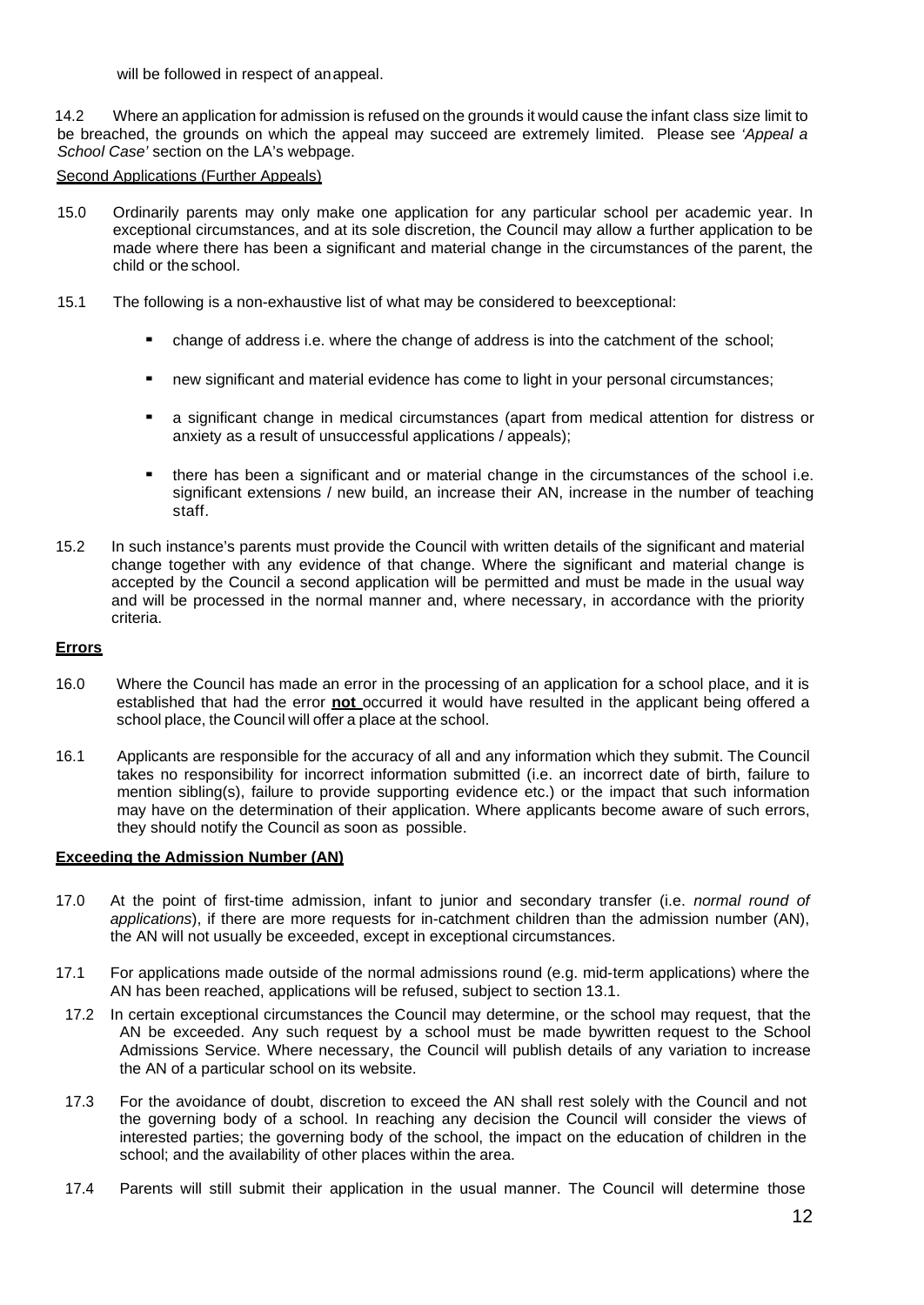applications in the followingway:

- (a) Where the decision to increase the AN is made before the National Offer Date, applications will be processed in the normal way with on-time applications being considered first and with places being offered in accordance with the priority criteria up to the increased AN. If there are any places available after on-time applications, places will be offered to those late applications ranked according to the priority criteria;
- (b) Where the decision to increase the AN is made after the National Offer Date, the Council will offer any additional places as per the priority on the waiting list up to the increased AN alongside any further applicationsreceived;
- (c) Where the decision to increase the AN is made at a time when no waiting list is being held, the Council will offer places on a first come, first served basis, up to the increased AN.
- 17.5 For the purpose of this section, exceptional circumstances may include but are not limited to:
	- (a) An independent appeal outcome in the parent'sfavour;
	- (b) The admission of children who are subject to Leicestershire's Fair Access Protocol;
	- (c) The admission of children who would have siblings in theschool;
	- (d) Infant class size exceptions (see section 4).

#### **Miscellaneous**

#### **Catchment Area Definition and How to Find Out the Catchment Area School for Your Home Address**

- 18.0 All Trust controlled Primary Schools have their own catchment areas, which are defined as the geographic area<sup>4</sup> from which pupils / students are eligible to be considered under criterion 2 (see section 9). The HOME ADDRESS determines into which catchment area you reside (definition of home address see section 9 note (ii)). If there are some instances where the catchment has multiple schools in it, please see 18.3 below.
- 18.1 If you are unclear in which catchment area your home address falls please contact the Council's Customer Service Centre, on (0116) 305 6684.
- 4 Please see [https://www.leicestershire.gov.uk/education-and-children/schools-colleges-and](https://www.leicestershire.gov.uk/education-and-children/schools-colleges-and-academies/find-a-school)[academies/find-a-school](https://www.leicestershire.gov.uk/education-and-children/schools-colleges-and-academies/find-a-school) for individual LA controlled catchment maps. Where a family have equal split residency arrangements and the child resides either in the same school catchment or live in two catchment areas, parents must prioritise one address.

#### **Areas of Dual / Multiple Catchment Entitlement**

182 In areas where there is dual or multiple catchment entitlement, equal preference process will be applied at the normal round of applications. For children who move into an area outside of the normal admissions round, the normal criteria will be applied (see section 9). In both circumstance the highest-ranking preference where possible will always be offered.

# **Determining Home Address/Parental Proof of Residence**

18.3 In determining an application for a school place, the Council may request evidence of an address or of a move into a catchment area or arriving in the UK.

Such evidence may include but not be limited to:

- Opening Council Tax Bill;
- Signed and dated copy tenancy agreement;
- Copy of a letter of completion of house purchase from a solicitor.

In addition to the above you may also be askedfor:

• Copy of child benefit letter;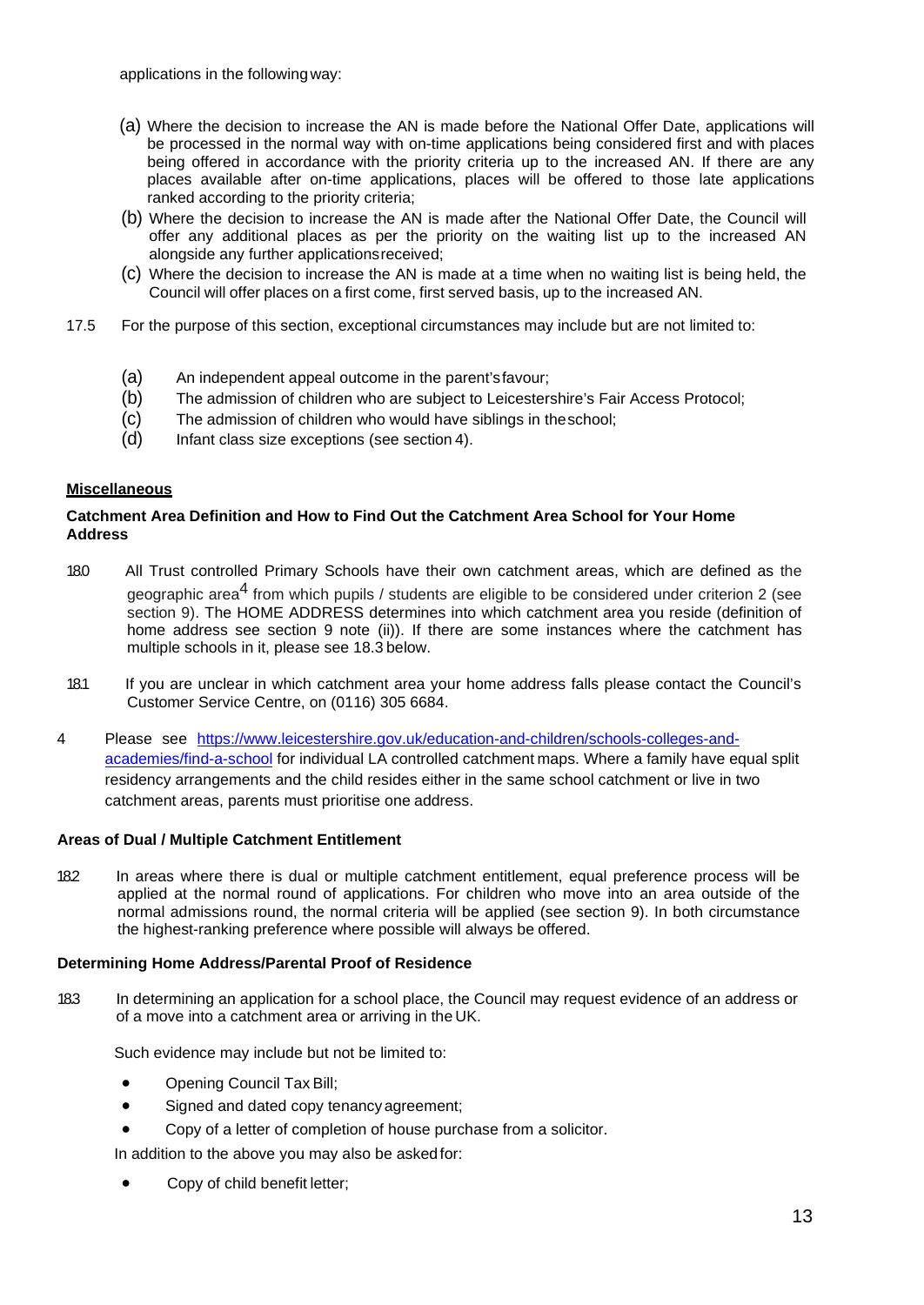- Copy of current driving licence;
- Copy of registration at GP practice or hospitalconsultant.

Where a family has moved in with relatives or friends (including new to UK):

- A declaration from Parents and householder / homeowner / relative / friend confirming the applicant family now reside at theaddress;
- A copy of most current council Tax bill fromoccupier;
- Stamped passport or visa;
- Boarding passes.

Where the Council does not consider it is has been provided with satisfactory proof of address, the application will not be processed until the Council is satisfied that adequate proof has been obtained.

#### **Clarification of home address where the family's current address is deemed temporary or multiple addresses**

- 18.4 For the purposes of this policy the following will be accepted as the homeaddress:
	- (a) Purchase of a second property by a family, while the first property is retained, where the family moves to the second address and provides proof of residence- as set out in section 18.4; or
	- (b) Rented accommodation while a previous property is retained. The family must provide satisfactory evidence to the Council that the rented accommodation is their primary residence through proof of residence, and by demonstrating that the old property is not being occupied by them. In that instance, the Council must be provided proof of zero/vacant occupancy (i.e. discounted council tax, see section 18.4) or
	- (c) Temporary living arrangements whether living with relatives or not i.e. whilst re- furbishing, building or decorating the permanent home address. The home address will be taken as the one where the family can provide proof of residence - see section 18.4 or
	- (d) Where because of reasons beyond parental control a house move has been imposed on the family or children ((i.e. fleeing domestic violence (refuge address), safe home (witness protection), home repossessions, losing your home through an 'act of god' i.e. home destroyed, etc.)), subject to supporting documentation; or
	- (e) Where the parent has been hospitalised and the children have been placed with a relative or carer, the temporary address will be accepted for the purposes of a school application on proof of hospitalisation i.e. a letter from a medical professional, and a declaration from the relative or carer of the arrangements.

# **Oversubscription Lists**

- 185 The Council will maintain an oversubscription (waiting) listfor:
	- (a) First time admission;
	- (b) Infant-junior transfer; and
	- (c) Transfers from primary (including junior) to secondaryschool.
- 186 The oversubscription (waiting) list is ranked in the same order as the published oversubscription criteria and not by date of application. The list will be held after national offer date until the 31<sup>st</sup> December of thatyear.
- 18.7 Applications received after the National Offer Date will be determined as mid-term applications. Any applications that are refused before 31<sup>st</sup> December will also be automatically placed on the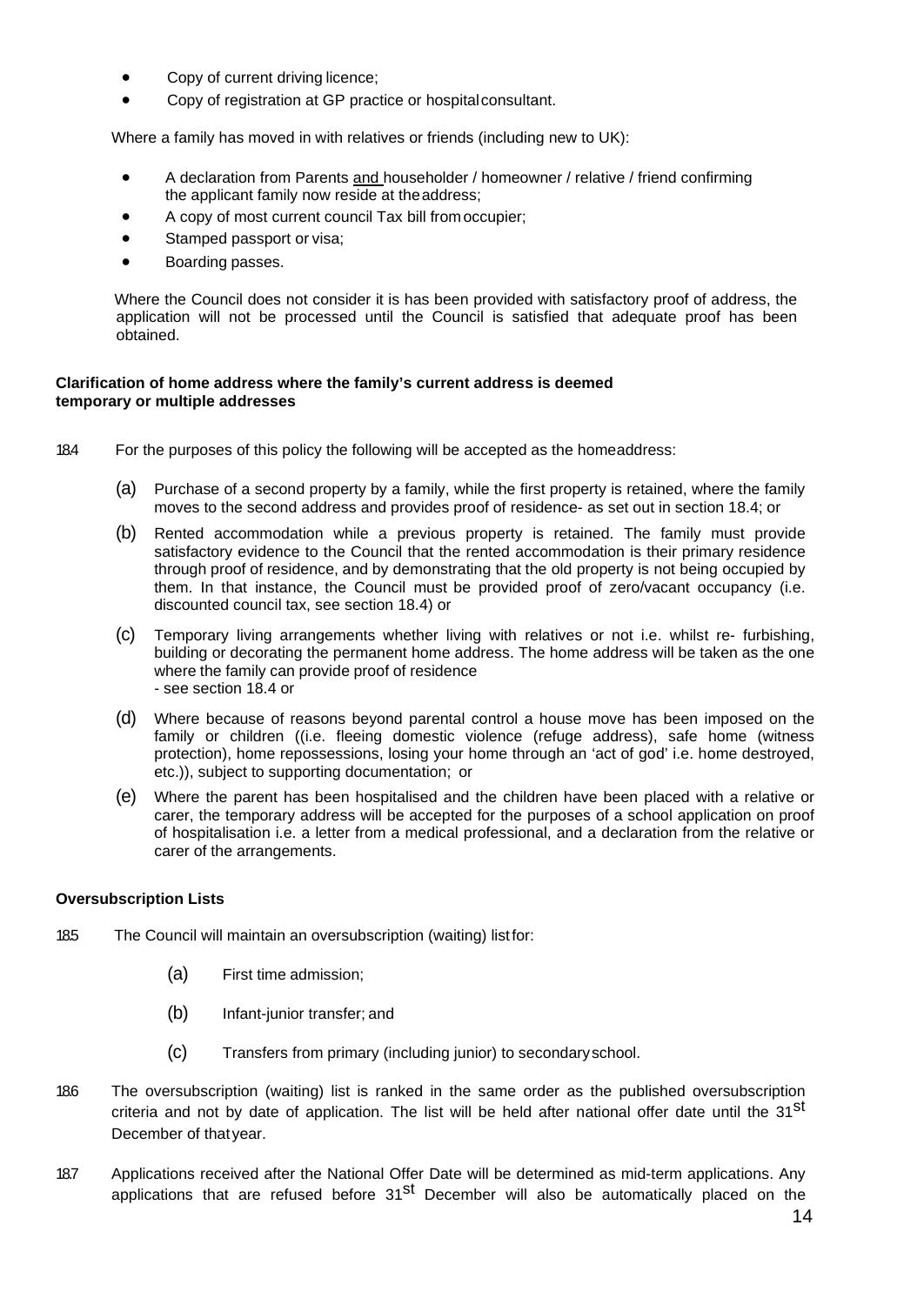oversubscription (waiting) lists.

18.8 The Council does not hold waiting lists past 31 December in relation to any mid- term applications. At any point while on the oversubscription (waiting) list, the family's circumstances change and the Council has been made aware, the application will be re-assessed and the lists will be re-ranked in accordance with the priority criteria. Where a family has failed to notify the Council of such a change and is subsequently offered a place, that place may be withdrawn in accordance with section 12.

#### **Circumstances in which an application might be refused – children with challenging behaviour and twice Excluded Pupils**

- 18.9 Where a child has been permanently excluded from two or more schools, there is no obligation on the Council to comply with parental preference for a period of two years from the last exclusion. This does not apply where exclusion was before the child was of compulsory school age, for children who have been re-instated following a permanent exclusion or for children with special educational needs statements or Education, Health and Care Plans.
- 18.10 In addition to this, applications for vulnerable children who have been unable to secure a school place outside of the normal admissions round may be referred for consideration under the Fair Access Protocol. Further details about this can be found on the Council's website. Parents should be aware that where children are considered under the protocol, the protocol has no obligation to comply with school preference rights (although it will be considered) in seeking to secure a school place. However, there is nothing to prevent a parent from applying for a different school at that time – any such application will be considered in accordance with the usual process.
- 18.11 Where a governing body does not wish to admit a child with challenging behaviour outside the normal admissions round, even though places are available, it must refer the case to the Council for action under the Fair AccessProtocol.
- 18.12 For those of primary school age the Primary Fair Access Panel will consider the most appropriate school and will aim to facilitate a re-integration. For those of secondary school age the relevant Area Behaviour Partnership will be responsible to place the student with support as necessary.
- 18.13 Parents are not precluded from applying for a school place even whilst the FAP is ongoing.
- 18.14 For those children who have been permanently excluded and are in a transition phase (i.e. transferring from Year 6 to Year 7), all exclusions are expunged and the receiving school must take he child.

#### **Children with Education Health and Care Plans (EHCP) (Special Educational Needs and Assessment (SENA))**

18.15 All applications that have an EHCP will be forwarded to SENA for theirconsideration and processing.

# **Children from Overseas**

- 18.16 Applications from non-UK nationals will be processed in accordance with thispolicy.
- 18.17 If the Council have any concerns as to a child's leave to remain in the UK and/or entitlement to state education, such concerns shall be referred to the HomeOffice.

#### **Acceptance or Refusal of Offers; Withdrawal of Places or of Offers of Places**

- 18.18 In the normal admissions round (i.e. when offers are made for first-time, infant-junior admissions, national offer date 16<sup>th</sup> April, or when offers for secondary transfers are made on national offer date of 1<sup>st</sup> March), places will be assumed accepted unless refused.
- 18.19 For mid-term applications (outside the normal round), parents must respond to any offer of a school place within 20 days of the date of that letter directly with offer school to make starting arrangements.
- 18.20 Where no response has been received within 20 school days of the start of the school term or the date of the offer letter (as may be appropriate), a reminder will be sent explaining that the place may be withdrawn if they do not respond to the offer. Parents will be afforded a further 10 school days to